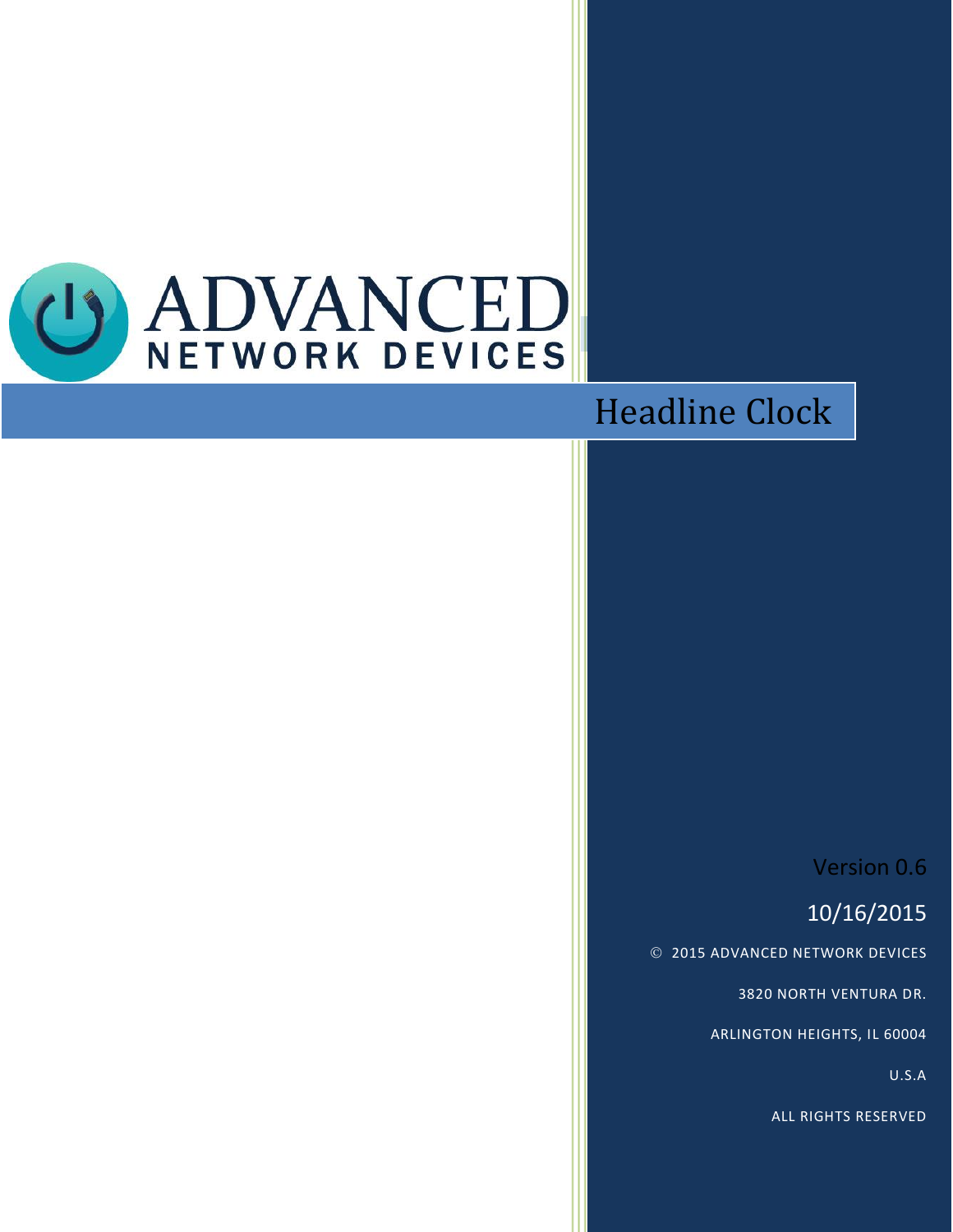#### **Headline Clock User Guide**



#### **WELCOME**

**Thank you for your purchase. The Advanced Network Devices Headline Clock is a modern clock that plays chimes, keeps atomic time and date automatically, and scrolls continually updated news headlines of your choosing. The Headline Clock also indicates the newness of the headlines, and the state of your network.**

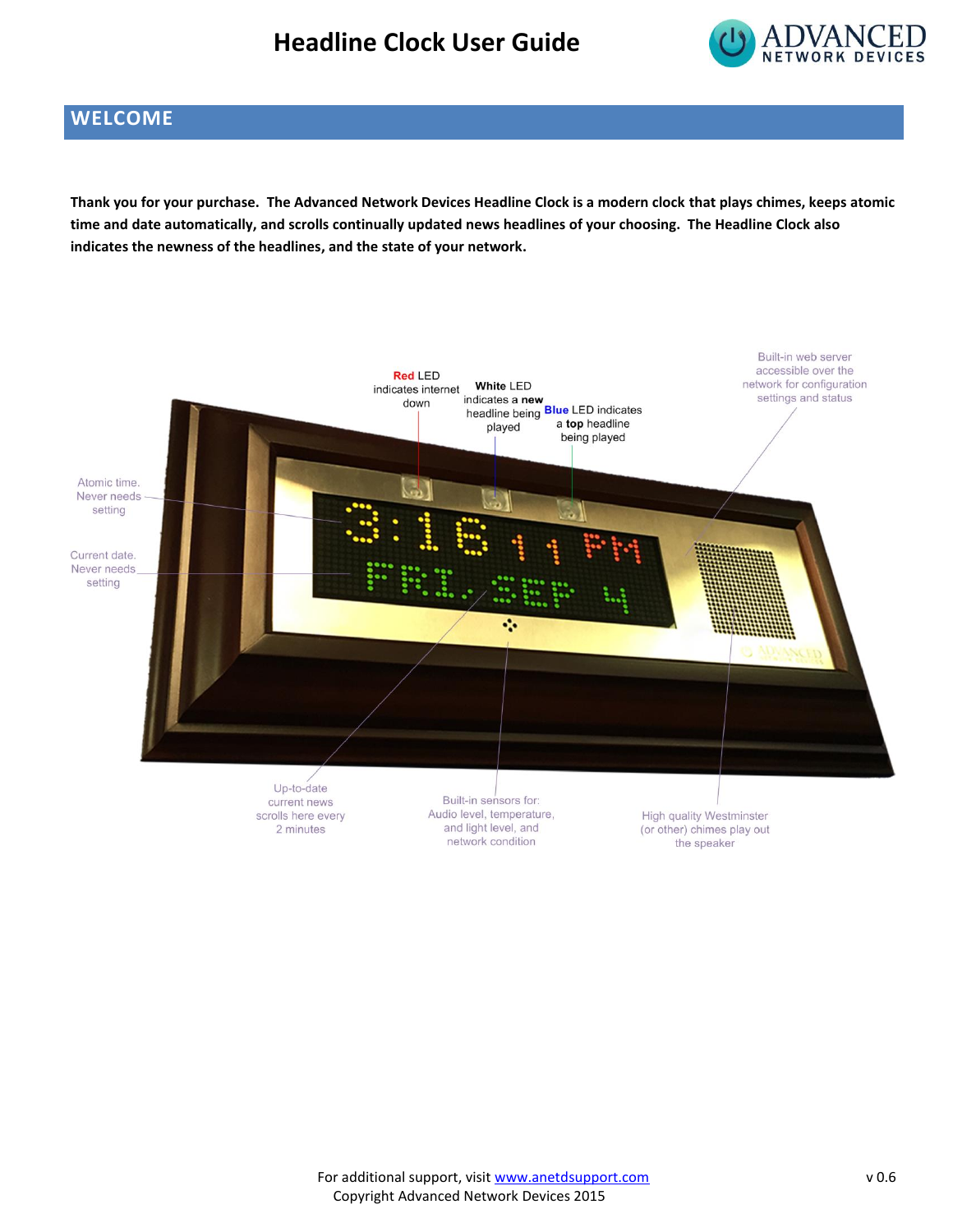#### **Headline Clock User Guide**



#### **INCLUDED MATERIALS**

**Equipment**: Headline Clock, Power over Ethernet (PoE) Injector (only needed if switch/router is not PoE-capable), 2 network cables, wood frame, clamp-on ferrite (if there is concern over line performance, wrap network cable around ferrite once and clamp shut).

**Documentation**: User guide, mounting template.

#### **SUPPORT**

General help[: www.anetdsupport.com](http://www.anetdsupport.com/) Headline Clock specific help:<http://www.anetdsupport.com/headline-clock> Tech support[: tech@anetd.com](mailto:tech@anetd.com) or 847-463-2237 Company website:<http://www.anetd.com/>

#### **NOTICE AND DISCLAIMER**

The information disclosed in this document, including all designs and related materials, is the valuable property of Advanced Network Devices and/or its licensors. Advanced Network Devices and/or its licensors, as appropriate, reserve all patent, copyright and other proprietary rights to this document, including all design, manufacturing, reproduction, use, and sales rights thereto, except to the extent said rights are expressly granted to others.

To allow for design and specification improvements, the information in this document is subject to change at any time, without notice. Reproduction of this document or portions thereof without prior written approval of Advanced Network Devices is prohibited.

#### **STATIC ELECTRICITY WARNING**

**Don't touch circuit components. This can cause electrostatic discharge which can damage them.**

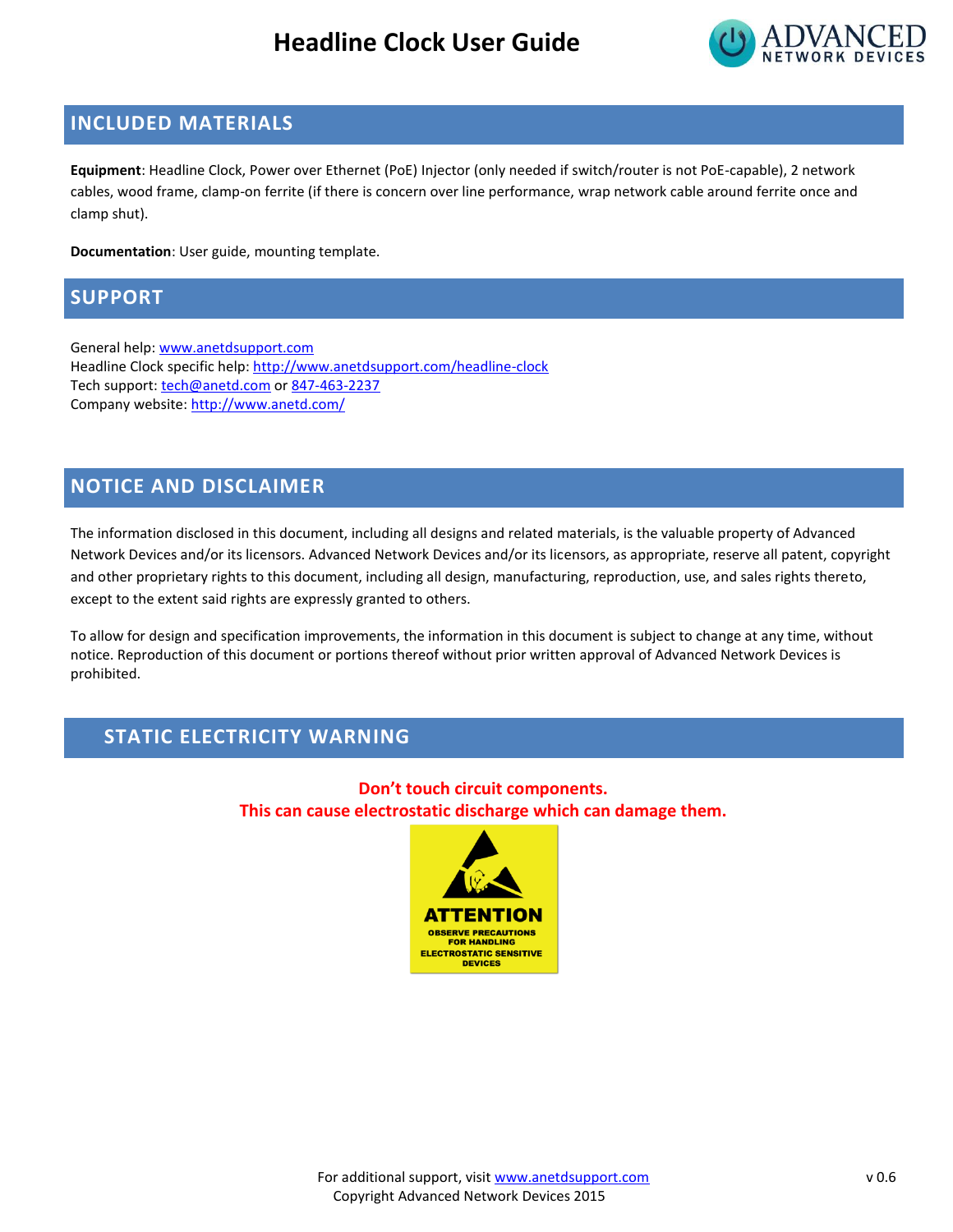

#### **INSTALLATION**

- 1. Mount the Headline Clock backplate to a wall, if desired, using the included template. See Appendix for ruggedized wall mounting instructions.
- 2. Cabling Method 1, PoE Switch: Connect the Headline Clock network port to a PoE port of your network switch/router using the included cable. If you are not sure if your switch/router is PoE, you can install using Method 2 with the PoE injector.

Cabling Method 2, PoE Injector: For a non-PoE switch/router, use the included PoE injector. Connect the Headline Clock network port to the OUT port of the PoE injector using the included cable. Connect the second included cable between the IN port of the PoE injector to a port on your network switch/router. Connect the PoE injector power cable to a 110VAC wall outlet.

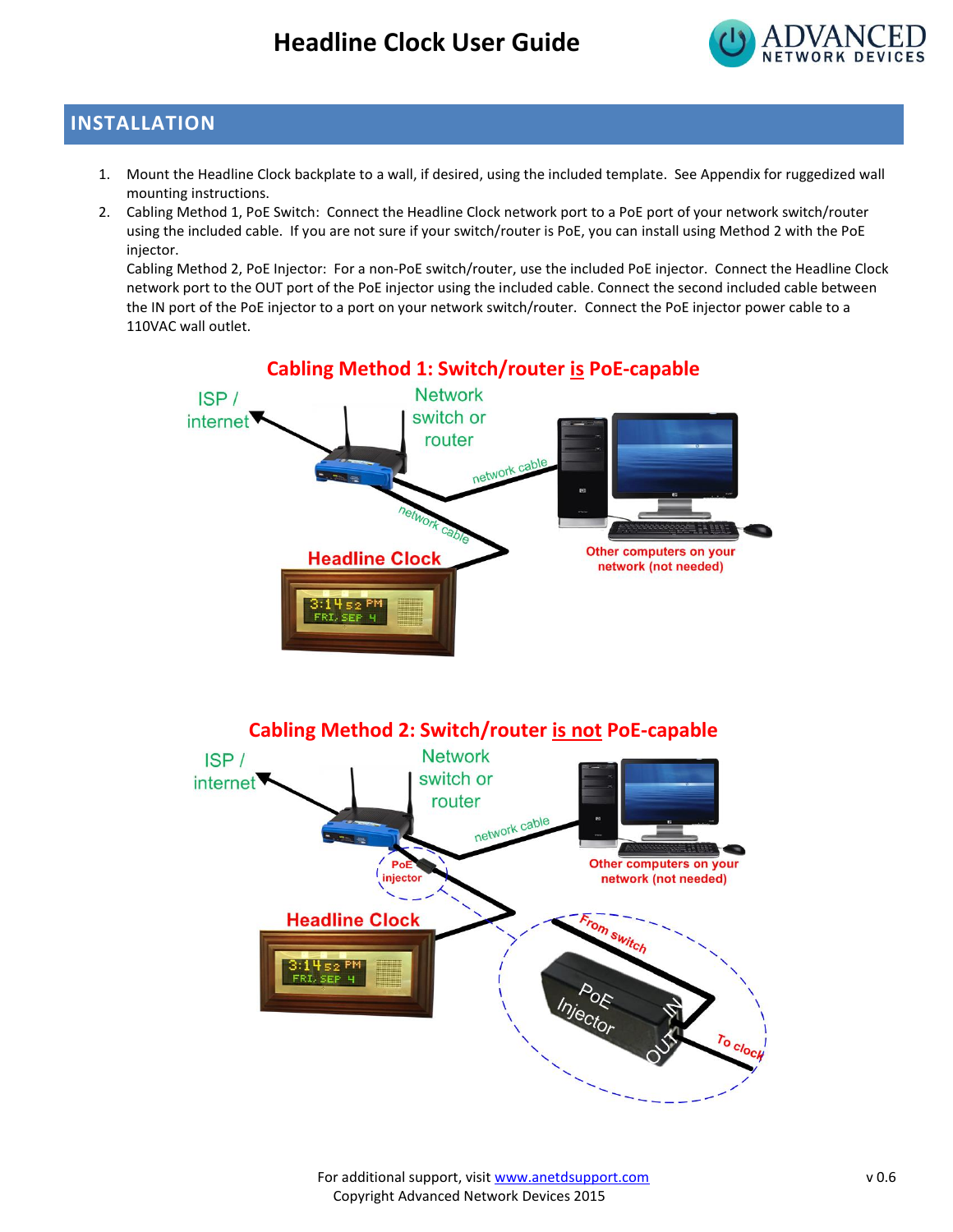#### **Headline Clock User Guide**



#### **BOOT-UP SEQUENCE**

After power is applied to the Headline Clock, it should play the AND jingle within 1-2 seconds, then a single beep will sound when it acquires an IP address. Within a minute or less, the time should be displayed. See below for the boot sequence details.



*The IP address of the device will be displayed below the time for 3 minutes following boot up. Type this address in your web browser to access the embedded web server to adjust settings and monitor status.*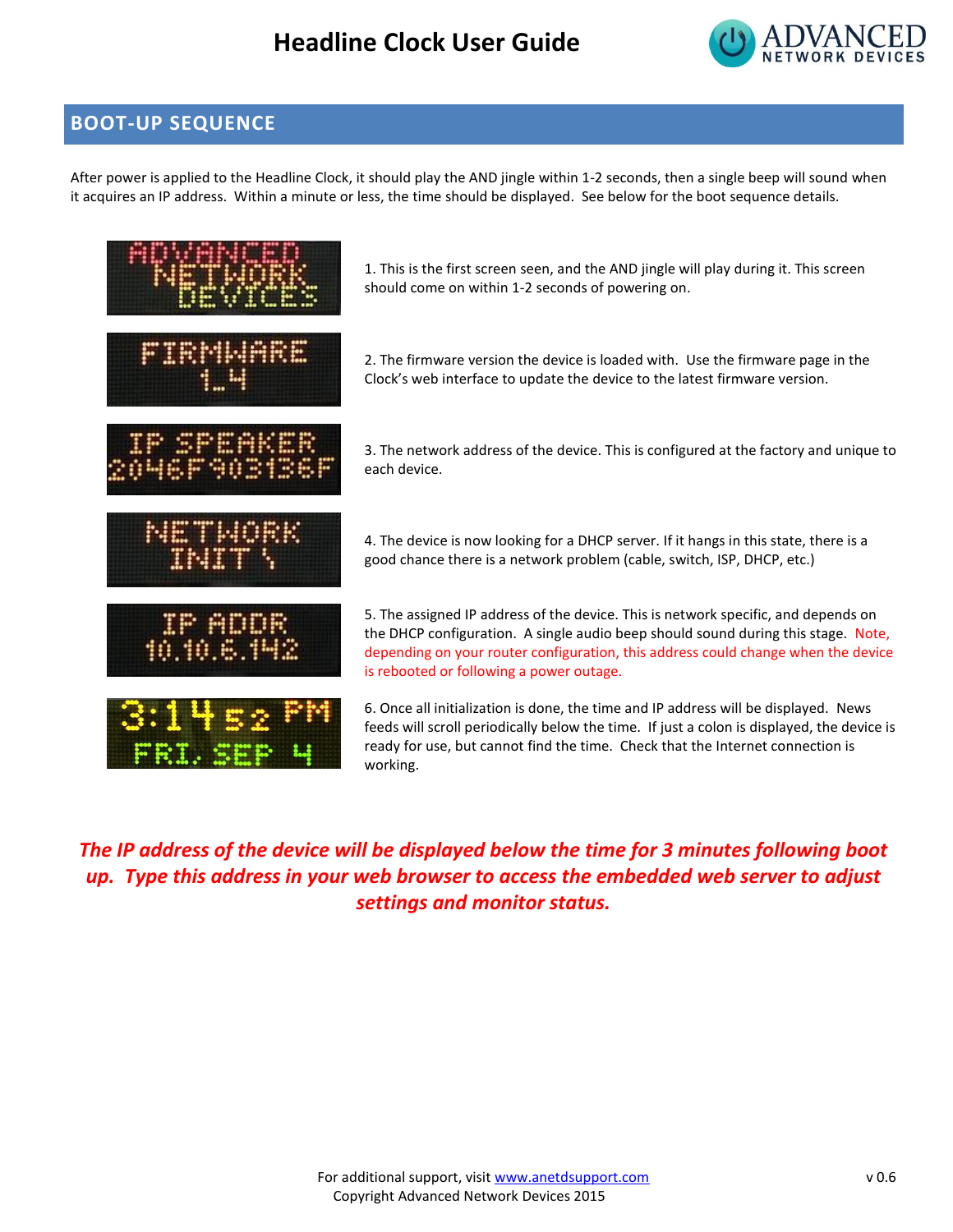

#### **OPERATION**

Out of the box, the Headline Clock displays current time and date and scrolls current news headlines at two minute intervals.

Clock chimes will play every quarter hour and the display will automatically dim to save power when possible based on ambient light conditions.

These features and more can be configured to individual preference:

- News feed: topics, scroll speed, flasher behavior, etc.
- Hourly chimes
- Time display color and time zone
- Scheduled display behavior

To access clock status or settings via a web browser, use the IP address obtained at boot up. The address for each clock will vary, so the example must be changed accordingly. Enter the address in your browser as in [Figure 1](#page-5-0) (example shows Firefox browser) and press <ENTER>.

| Edit View History Bookmarks Tools Help<br>File |                                 |  |
|------------------------------------------------|---------------------------------|--|
| Connecting                                     | ×                               |  |
| 10.10.6.142                                    |                                 |  |
| Anst Visited <b>Call Getting Started</b>       |                                 |  |
|                                                | Figure 1 Clock web page address |  |

The Home web page provides status of the Headline Clock news feed, time display, power consumption and hourly chimes as well as the network status. This dashboard also provides information on the device environment including room temperature and sound and light levels, see [Figure 2.](#page-5-1) Use the "Test News Feed" button to scroll the news headlines manually or the "Test Chimes" button to verify the audio is working. To mute all sounds at any time, use the "Mute" button.

<span id="page-5-0"></span>

| <b>Device Status: News Feed Available</b>                                                                                                                                                                                                                                                                                                                                                                                              | <b>Time Available</b>               |  | <b>Network Status: Up</b>         |  |  |
|----------------------------------------------------------------------------------------------------------------------------------------------------------------------------------------------------------------------------------------------------------------------------------------------------------------------------------------------------------------------------------------------------------------------------------------|-------------------------------------|--|-----------------------------------|--|--|
| Up Time: 21.1 Hours                                                                                                                                                                                                                                                                                                                                                                                                                    |                                     |  | <b>Chimes: Enabled</b>            |  |  |
|                                                                                                                                                                                                                                                                                                                                                                                                                                        | Time: October 16, 2015 11:15:36 CDT |  | Chime Volume: Auto (Medium)       |  |  |
| Temp: 72°F                                                                                                                                                                                                                                                                                                                                                                                                                             |                                     |  | Display Brightness: Auto (Max)    |  |  |
| <b>Power Consumption: 2.7 W</b>                                                                                                                                                                                                                                                                                                                                                                                                        |                                     |  | <b>News Feed: Enabled</b>         |  |  |
| <b>Room Sound Level: Medium</b>                                                                                                                                                                                                                                                                                                                                                                                                        |                                     |  | <b>News Topics:</b>               |  |  |
| Room Light Level: Bright                                                                                                                                                                                                                                                                                                                                                                                                               |                                     |  | Sports, Technology, Entertainment |  |  |
| <b>Latest News Feed:</b><br>Item 1 (Fri, 16 Oct 2015 14:26:00 GMT): Google book-scanning project legal, says US appeals court - Reuters<br>Item 2 (Fri, 16 Oct 2015 15:21:19 GMT):Zack Greinke to opt out of Dodgers contract, command a big deal - CBSSports.com<br>Item 3 (Fri, 16 Oct 2015 13:53:44 GMT): Indianapolis Colts' D facing tall order in AFC title game rematch - NFL.com<br><b>Test News Feed</b><br>Comments?<br>Mute |                                     |  |                                   |  |  |
| IP ADDRESS: 10.10.6.186                                                                                                                                                                                                                                                                                                                                                                                                                | MAC ADDRESS: 20:46:f9:03:59:a2      |  | <b>FIRMWARE: 1.5.3595</b>         |  |  |
|                                                                                                                                                                                                                                                                                                                                                                                                                                        |                                     |  |                                   |  |  |

<span id="page-5-1"></span>**Figure 2 Clock Home page**

Use the Settings web page to make changes to the default behavior and customize your experience. More detail on each option is readily available by clicking on the "Help" link for each section, as shown in [Figure 3.](#page-5-2) The help links go to

[http://www.ipspeaker.com/support20/help/settings\\_nov.html.](http://www.ipspeaker.com/support20/help/settings_nov.html) To restore the original factory settings for any reason, select the "Reset to factory defaults" link at the bottom right of the page.

| <b>News Feed Settings</b> |              |                          |
|---------------------------|--------------|--------------------------|
| Parameter                 | Stored value | New Value                |
| <b>News Feed Enabled</b>  | Yes          | Yes $\blacktriangledown$ |

#### **Figure 3 Help link for clock settings**

<span id="page-5-2"></span>New features and enhancements will be released periodically as firmware updates. If a new release is available, the Firmware web page will present an upgrade button for easy, one-click access to updating the device over the Internet. Do not interrupt power to the device during a firmware update.

The Log page provides status information collected over time as well as any recorded errors.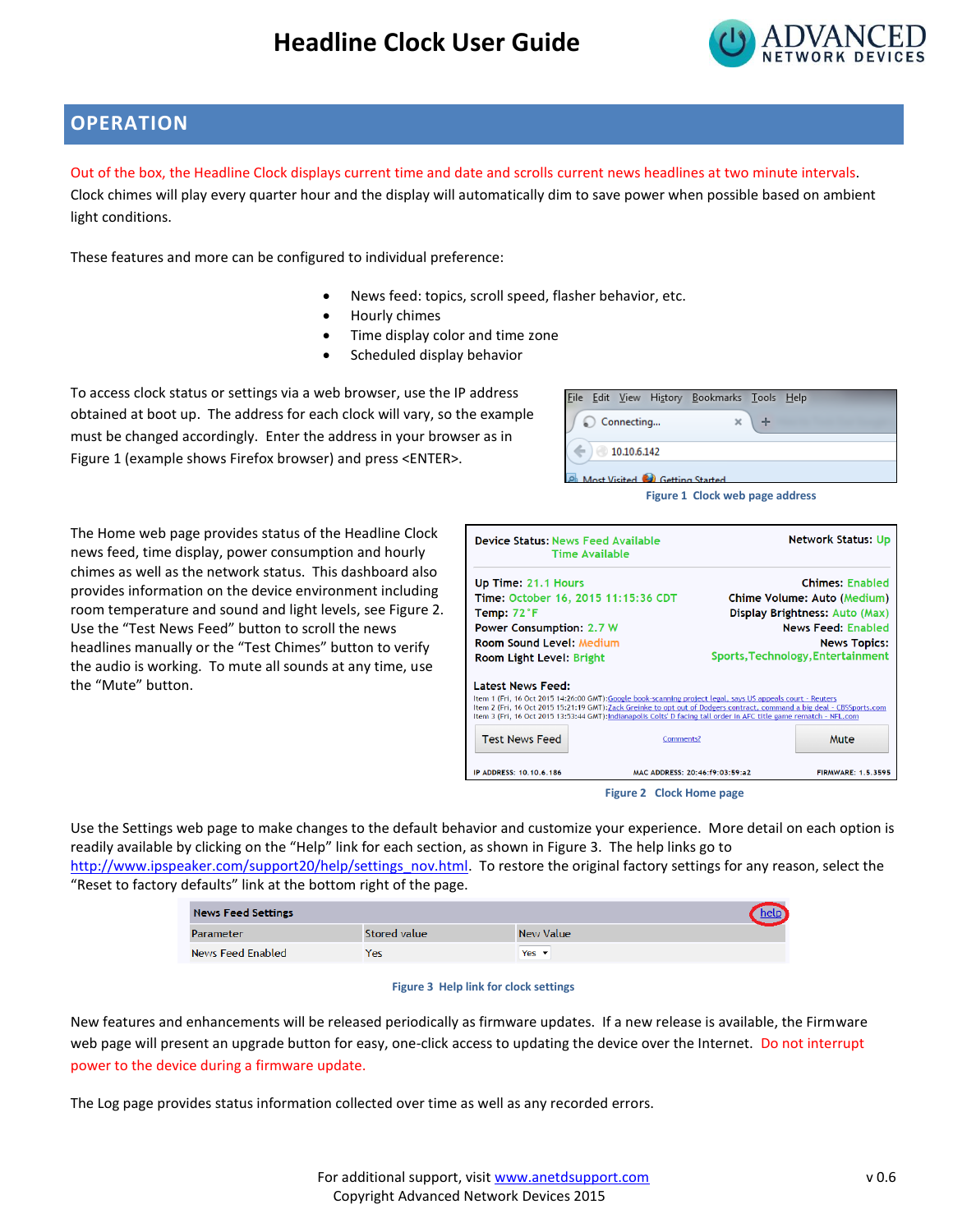

#### **TROUBLE SHOOTING**

A more comprehensive guide is here:<http://www.anetdsupport.com/faqs/troubleshooting>

**No Power**: My clock does not have power. What should I try?

Answer: Is the Ethernet (PoE) cable connected properly? On one end to PoE switch port or PoE injector, on the other end to the rear of the Headline Clock. (A common mistake is to connect the PoE cable to the router instead of the PoE switch or PoE injector.)

**Blinking Colon**: At power-up, my clock shows only a blinking colon. What is wrong?

Answer: This implies the time cannot be found, and thus there is no network connection.

- Verify the network port by connecting a laptop or other network-enabled device
- Is there power to the PoE switch or injector (are the LEDs illuminated)?
- Is the Ethernet plug firmly seated in the connector on the rear of the clock? Try re-inserting the plug.
- Replace the Ethernet cable with a known good cable.

**Determining the IP Address**: How do I determine the IP address of my clock?

Answer: The clock's network address is displayed during power-up, and then scrolls periodically for 2 minutes immediately after boot-up. The address will be a sequence of four numbers, separated by periods (e.g. 192.168.1.55). This address may change on each boot-up, depending on how your network is locally configured.

**No News Feed**: The display shows "News feed unavailable" or "News Feed never obtained".

Answer: In the settings, make sure "News Feed Enabled" is set to "yes". Make sure your internet connection is working. Wait at least 30 seconds to retrieve news after power-up.

**Where are the settings**: How do I see/change the current clock settings?

Answer: You are able to access the clock's settings pages via a Web browser, by typing the IP address of the Headline Clock into the browsers address bar: For example: 10.10.6.142

**Why is the time wrong**: How do I set the time/date?

Answer: The time is set automatically from an atomic time server. However, the timezone needs to be set properly for the correct hour to be displayed. You are able to set the clock's timezone in the clock's settings via a Web browser, by typing the IP address of the Headline Clock into the browsers address bar. Other possible causes would be that the time is drifting because the internet connection is down or spotty.

**WiFi**: How do I configure the clock to use Wi-Fi?

Answer: Wi-Fi is not currently supported, but may be in a future model.